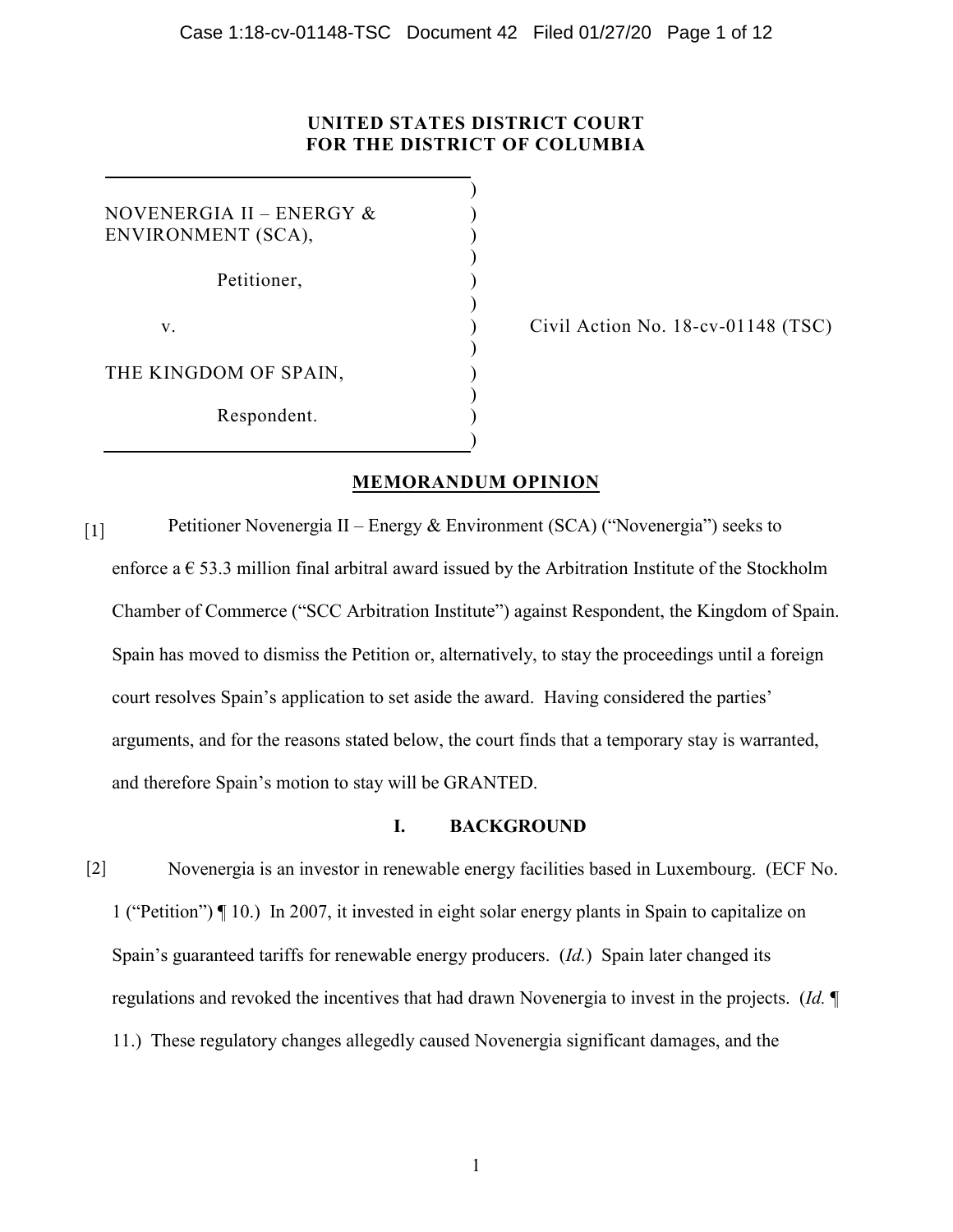#### Case 1:18-cv-01148-TSC Document 42 Filed 01/27/20 Page 2 of 12

company sought to arbitrate the dispute with Spain under the Energy Charter Treaty ("ECT").  $(Id. \P\P 11-23.)$ 

- The ECT is a multilateral treaty signed by 54 nations and organizations, including Spain and Luxembourg, and is intended to promote international cooperation in the energy sector. (ECF No. 2-2 ("ECT") at 2.) Article 26 of the ECT provides that "[d]isputes between a Contracting Party and an Investor of another Contracting Party relating to an Investment of the latter in the Area of the former" may be submitted to the SCC Arbitration Institute. (*Id.* page 24; Energy Charter Treaty, art. 26(1), (4)(c), 2002, 2080 U.N.T.S. 100.) [3]
- After Spain's regulatory changes, Novenergia requested arbitration against Spain with the SCC Arbitration Institute on May 8, 2015. (Petition ¶ 14.) Novenergia claimed that Spain's actions violated its obligation under the ECT to accord "fair and equitable" treatment to investors from signatory states. (*Id.* ¶ 9.) The SCC Arbitration Institute held arbitration proceedings in Stockholm and unanimously held that it had jurisdiction and that Spain had violated Article 10 of the ECT. (*Id.* ¶ 23.) Spain then sought suspension of the award with the Swedish Svea Court of Appeal on May 14, 2018. (ECF No. 18-1 ("Resp. Br.") at 15.) (Novenergia omitted this fact in its Petition.) Three days later the Svea Court of Appeal ruled the final award could not be enforced pending its decision on Spain's application.<sup>1</sup> [4]
- [5]

Two days after Spain filed with the Svea Court of Appeal, Novenergia filed a petition in this court to confirm the arbitral award pursuant to the Federal Arbitration Act, which provides for confirmation of arbitral awards falling under the Convention on the Recognition and

<sup>&</sup>lt;sup>1</sup> The parties dispute whether the Svea Court of Appeal "suspended" the arbitral award as defined in the New York Convention. (ECF No. 22 ("Pet. Br.") at 14–17, ECF No. 25 ("Resp. Reply") at 6.) At this stage, the court need not resolve this question because the parties agree that the Svea Court of Appeal prohibited enforcement of the award in Sweden and is currently adjudicating the set-aside application. (Pet. Br. at 15; Resp. Reply at 6.)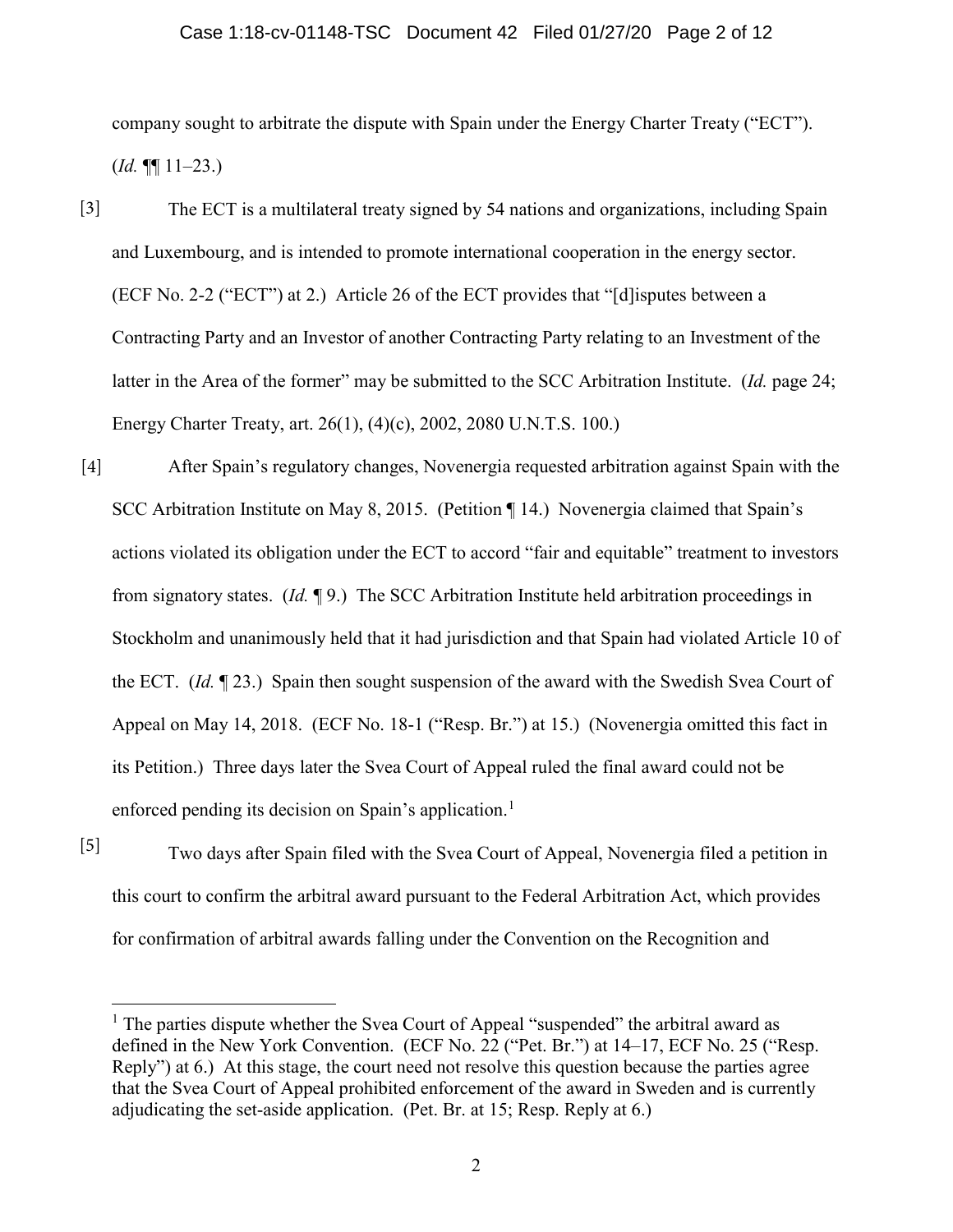Enforcement of Foreign Arbitral Awards of June 10, 1958 (the "New York Convention"). *See* 9 U.S.C. §§ 201–207. MOL Hungarian Oil and Gas PLC filed an *amicus* brief in support of Novenergia's opposition to the motion to dismiss or stay the proceedings (ECF No. 37), and the European Commission filed an *amicus* brief in support of Spain (ECF No. 38).

## **II. DISCUSSION**

## **A. Jurisdiction**

Spain moves to dismiss on several grounds, including that the court lacks subject-matter jurisdiction to hear the merits under the Foreign Sovereign Immunities Act because no arbitration agreement exists. (Resp. Br. at 22–29.) Neither side challenges the court's power to enter a stay. Nonetheless, courts "have an independent obligation to determine whether subjectmatter jurisdiction exists, even in the absence of a challenge from any party." *Arbaugh v. Y&H Corp.*, 546 U.S. 500, 514 (2006). Despite this obligation, a court may decide "certain nonmerits, nonjurisdictional issues . . . because '[j]urisdiction is vital only if the court proposes to issue a judgment on the merits.'" *Pub. Citizen v. U.S. Dist. Court for D.C.*, 486 F.3d 1342, 1348 (D.C. Cir. 2007) (quoting *Sinochem Int'l Co. v. Malaysia Int'l Shipping Co.*, 549 U.S. 422, 432 (2007) (internal quotation and citation omitted)). When confronted with such a non-merits, nonjurisdictional threshold issue, and "when considerations of convenience, fairness, and judicial economy so warrant," a district court can "bypass[] questions of subject-matter and personal jurisdiction." *Sinochem Int'l Co.*, 549 U.S. at 432. [6]

Courts in this District have held that stays are a threshold, non-merits issue which a court may consider before resolving jurisdictional issues. *See Gretton Ltd. v. Republic of Uzbekistan*, No. 18-cv-1755, 2019 WL 464793, at \*2–3 (D.D.C. Feb. 6, 2019) (staying petition to enforce an arbitral award before determining subject-matter jurisdiction); *Hulley Enters., Ltd. v. Russian*  [7]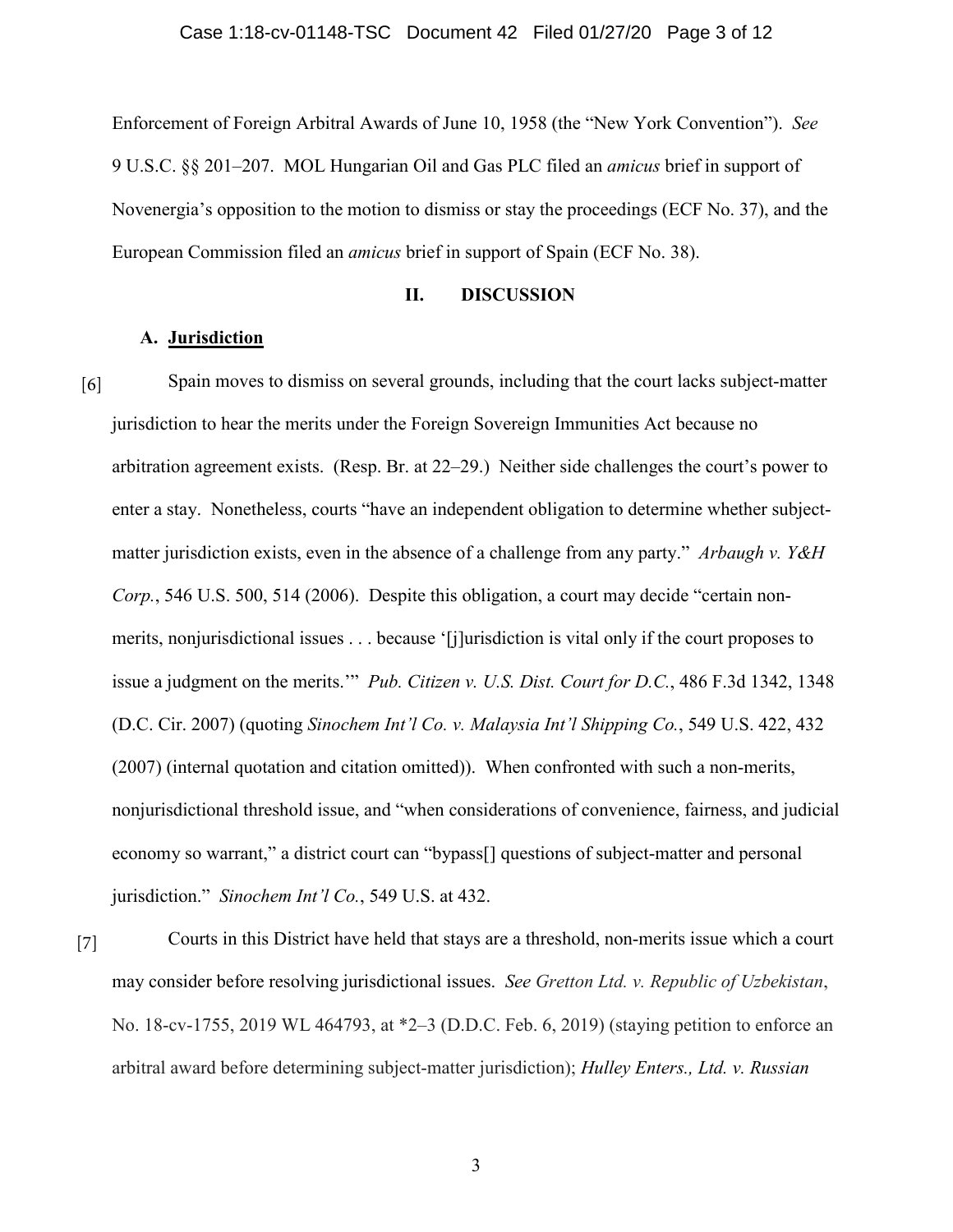*Fed'n*, 211 F. Supp. 3d 269, 277–80 (D.D.C. 2016) (same) ("A stay of proceedings in this case is exactly the type of nonmerits action the *Sinochem* decision contemplates."); *Seneca Nation of Indians v. U.S. Dep't of Health & Human Servs.*, 144 F. Supp. 3d 115, 118–19 (D.D.C. 2015) (staying an action before agency decision and before determining subject-matter jurisdiction). Accordingly, the court will resolve the threshold stay issue before the thornier jurisdictional issues which involve sovereign immunity and international treaties.

## **B. Stay**

The parties address whether a stay is warranted under the New York Convention, which permits staying actions to confirm arbitral awards while set-aside proceedings are ongoing in the originating country. New York Convention, art. VI, Jun. 7, 1959, 330 U.N.T.S. 38. A stay under the New York Convention would first require the court to determine jurisdiction, and here, jurisdiction turns on one of the ultimate issues—whether an agreement to arbitrate exists. Because the court has not yet ruled on this issue, its authority to issue a stay arises under its inherent powers. *See Hulley Enters. Ltd.*, 211 F. Supp. 3d at 286 (issuing a stay under the court's inherent powers before deciding subject-matter jurisdiction). [8]

However, the test for determining whether a stay is warranted under the New York Convention articulated in *Europcar Italia, S.p.A. v. Maiellano Tours, Inc.*, 156 F.3d 310, 317 (2d Cir. 1998) is instructive. The widely-accepted *Europcar* test is on all fours with this case: whether to issue a stay when a foreign proceeding is ongoing in a foreign arbitral award matter. *See Hulley Enters. Ltd.*, 211 F. Supp. 3d at 286–87 (finding the *Europcar* factors "apply forcefully" to parallel foreign proceedings). Therefore, the court will evaluate whether a stay is warranted under both its inherent authority and the *Europcar* factors. [9]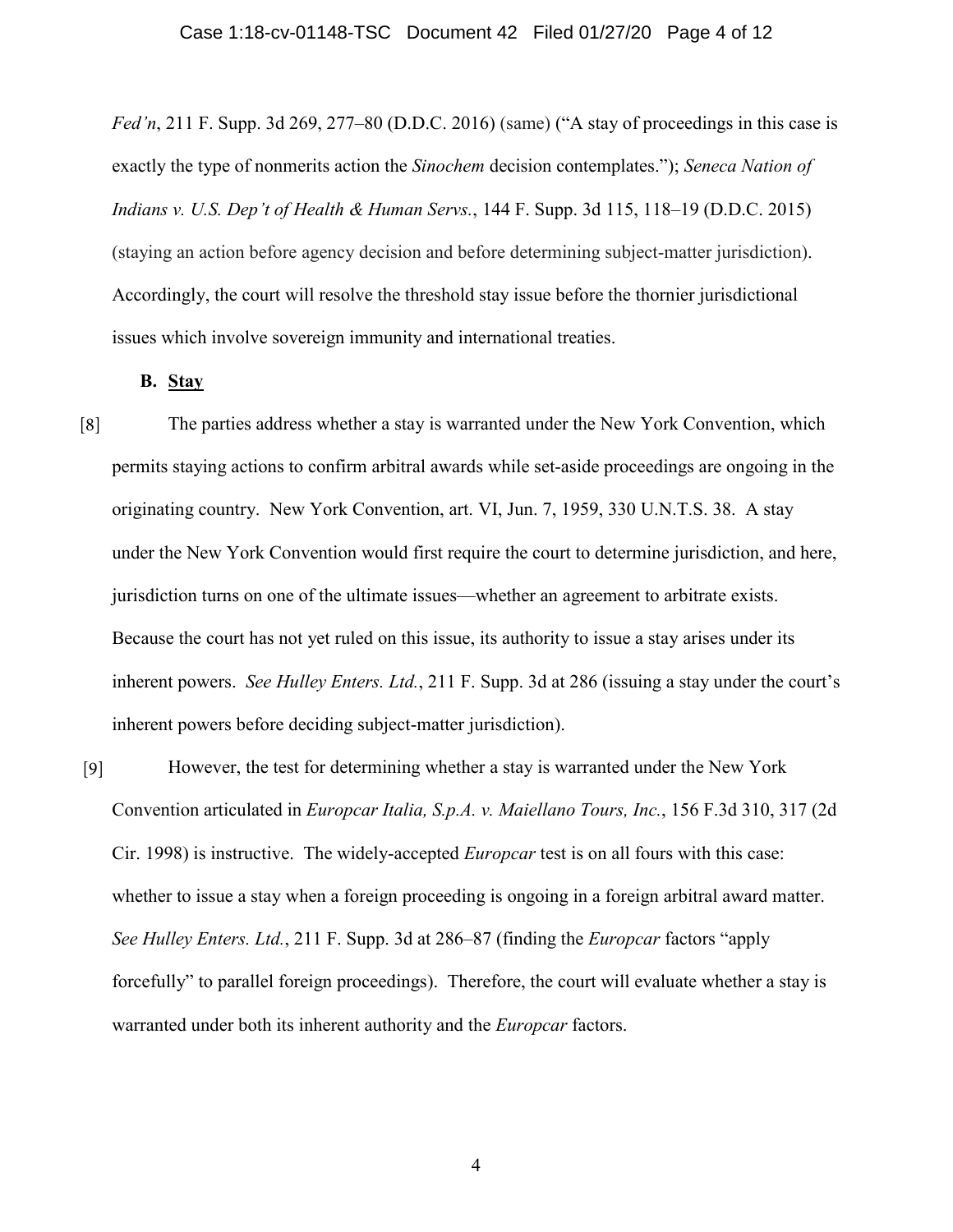## 1. Inherent Authority

[10]

"[T]he power to stay proceedings is incidental to the power inherent in every court to control the disposition of the causes on its docket with economy of time and effort for itself, for counsel, and for litigants." *Landis v. N. Am. Co.*, 299 U.S. 248, 254 (1936). District courts "have broad discretion" in deciding whether to stay proceedings "pending the resolution of independent legal proceedings." *Id.* In considering a stay, courts must "'weigh competing interests and maintain an even balance' between the court's interests in judicial economy and any possible hardship to the parties." *Belize Soc. Dev. Ltd. v. Belize*, 668 F.3d 724, 732–33 (D.C. Cir. 2012) (quoting *Landis*, 299 U.S. at 254–55). The party seeking the stay bears the burden and "'must make out a clear case of hardship or inequity in being required to go forward, if there is even a fair possibility that the stay for which he prays will work damage to some one else.'" *Philipp v. Federal Republic of Germany*, 253 F. Supp. 3d 84, 88 (D.D.C. 2017) (quoting *Landis*, 299 U.S. at 255). And, as here, when a party seeks an indefinite stay, the stay "must be supported by 'a balanced finding that such need overrides the injury to the party being stayed." *Belize Soc. Dev.*, 668 F.3d at 732–33. A court may not "order<sup>[]</sup> a stay 'of indefinite duration in the absence of a pressing need.'" *Id.* (quoting *Landis*, 299 U.S. at 255).

Here, the court's interest in judicial economy favors a stay. "Litigating essentially the same issues in two separate forums is not in the interest of judicial economy or in the parties' best interests." *Naegele v. Albers*, 355 F. Supp. 2d 129, 141 (D.D.C. 2005) (quoting *Nat'l Shopmen Pension Fund v. Folger Adam Sec.*, 274 B.R. 1, 3 (D.D.C. 2002)). Spain's response to Novenergia's petition raises many of the same arguments already before the Svea Court of Appeal in the set-aside proceedings, which means the outcome of the Swedish proceedings "may affect this Court's determinations, at a minimum, by virtue of the[ir] persuasive value." *Hulley* [11]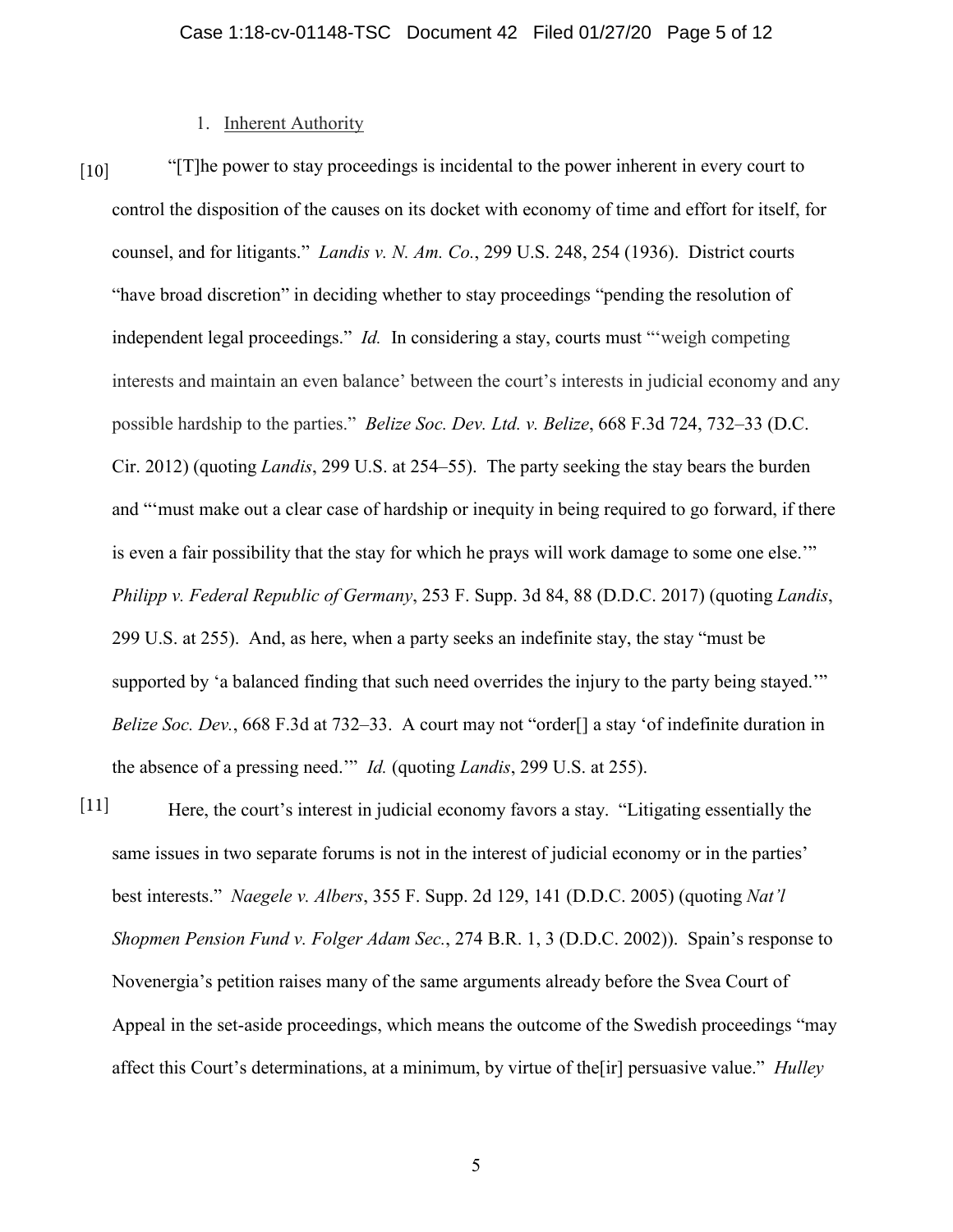#### Case 1:18-cv-01148-TSC Document 42 Filed 01/27/20 Page 6 of 12

*Enters. Ltd.*, 211 F. Supp. 3d at 284; *cf. Clientron Corp. v. Devon IT, Inc.*, No. 13-cv-05634, 2014 WL 940406, at \*5 (E.D. Pa. Mar. 10, 2014) (explaining a stay was not warranted where the result of the foreign proceedings would have no effect on the confirmation proceedings).

Novenergia contends that Spain's arguments to the Svea Court of Appeal are the same ones it lost before the arbitral tribunal and therefore the Swedish proceedings are an improper "second bite at the apple." (Pet. Br. at 42.) But Novenergia does not acknowledge that the Swedish proceedings are "integral" to the arbitration proceedings. *See* C*PConstruction Pioneers Baugesellschaft Anstalt (Liechtenstein) v. Republic of Ghana, Ministry of Roads & Transp.*, 578  $[12]$ 

F. Supp. 2d 50, 54 (D.D.C. 2008) ("Far from being at odds with the nature of arbitration confirmation proceedings, adjournments pending the completion of set-aside proceedings are an integral part of such proceedings."). Spain challenged the arbitral tribunal's authority to hear the case from the start and continues challenge it in the Svea Court of Appeal and in this court. This consistent argument regarding jurisdiction in fact weighs in favor of a stay. *See* C*PConstruction Pioneers*, 578 F. Supp. 2d at 54 (issuing a stay and noting Ghana had "consistently asserted" that the arbitral tribunal did not have jurisdiction).

Moreover, the Svea Court of Appeal has prohibited Novenergia from enforcing the award in Sweden pending the set-aside proceedings and affirmed that prohibition after a request for reconsideration. (ECF No. 22-27 ("Zettermarck Decl.") ¶ 14.) This prohibition weighs heavily in favor of a stay. *See In re Arbitration of Certain Controversies Between Getma Int'l & Republic of Guinea* (*Getma Int'l*), 142 F. Supp. 3d 110, 116 (D.D.C. 2015) (internal citation omitted) (finding the unenforceability of the award, pending review, weighed in favor of a stay). Indeed, Swedish courts have prohibited enforcement of awards in similar cases (*see* ECF No. 36), and the European Commission has noted the importance of the underlying issues to the [13]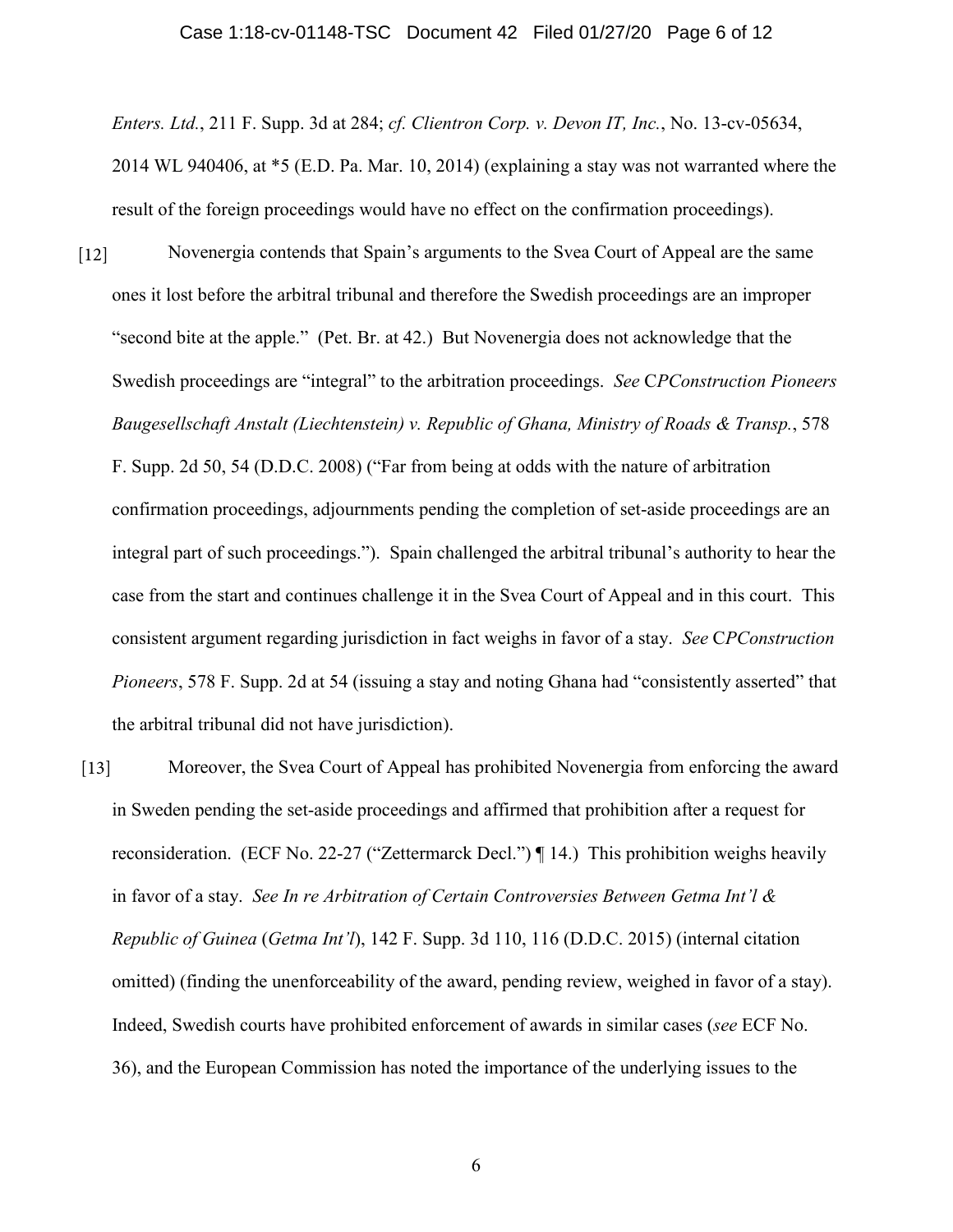#### Case 1:18-cv-01148-TSC Document 42 Filed 01/27/20 Page 7 of 12

European Union (ECF No. 38 at 20–21). Under these circumstances, the prudent course of action is for this court to permit some delay pending a ruling from the Svea Court of Appeal.

- The court acknowledges that this dispute has dragged on for over four years and a ruling in the Swedish court may not be imminent. The parties anticipated a decision sometime in 2019 and a referral to the EU Court of Justice could extend the proceedings into 2021 or 2022. (Zettermarck Decl. ¶¶ 15, 19; ECF No. 25-16 ("Lindskog Reply Decl.") ¶ 6.) Novenergia argues that the delay from the Swedish proceedings weighs heavily against a stay. (Pet. Br. at 38.) However, the length of delay is not the only consideration here. The Svea Court of Appeal has prohibited enforcement of the award, but none of the cases cited by Novenergia involved a foreign court prohibiting enforcement of the award. *See Rusoro Mining Ltd. v. Bolivarian Republic of Venezuela*, 300 F. Supp. 3d 137, 150 (D.D.C. 2018); *G.E. Transp. S.P.A. v. Republic of Albania*, 693 F. Supp. 2d 132, 138 (D.D.C. 2010)*.* A hasty resolution resulting in inconsistent rulings is not in the interest of judicial economy. Consequently, despite the delay, a stay pending the outcome of the Swedish proceedings will conserve judicial resources. [14]
- Thus, in the short run, while a stay may well "delay the resolution" of the dispute, in the long run, a stay will "still 'likely be shorter than the possible delay that would occur if this Court were to confirm the award and the [Svea Court of Appeal were to] . . . then set it aside.'" *Getma Int'l*, 142 F. Supp. 3d at 114 (quoting *Jorf Lasfar Energy Co., S.C.A. v. AMCI Exp. Corp.*, No. 05-cv-0423, 2005 WL 3533128, at \*3 (W.D. Pa. Dec. 22, 2005)).  $[15]$
- Balancing the hardships to each party also favors a stay. Litigating the validity of arbitral awards in two forums would burden Spain, which filed its appeal in the originating country before Novenergia filed here. Moreover, the risk of premature enforcement could result in Spain trying to recover assets seized during this action if it were to prevail in the Swedish proceedings. [16]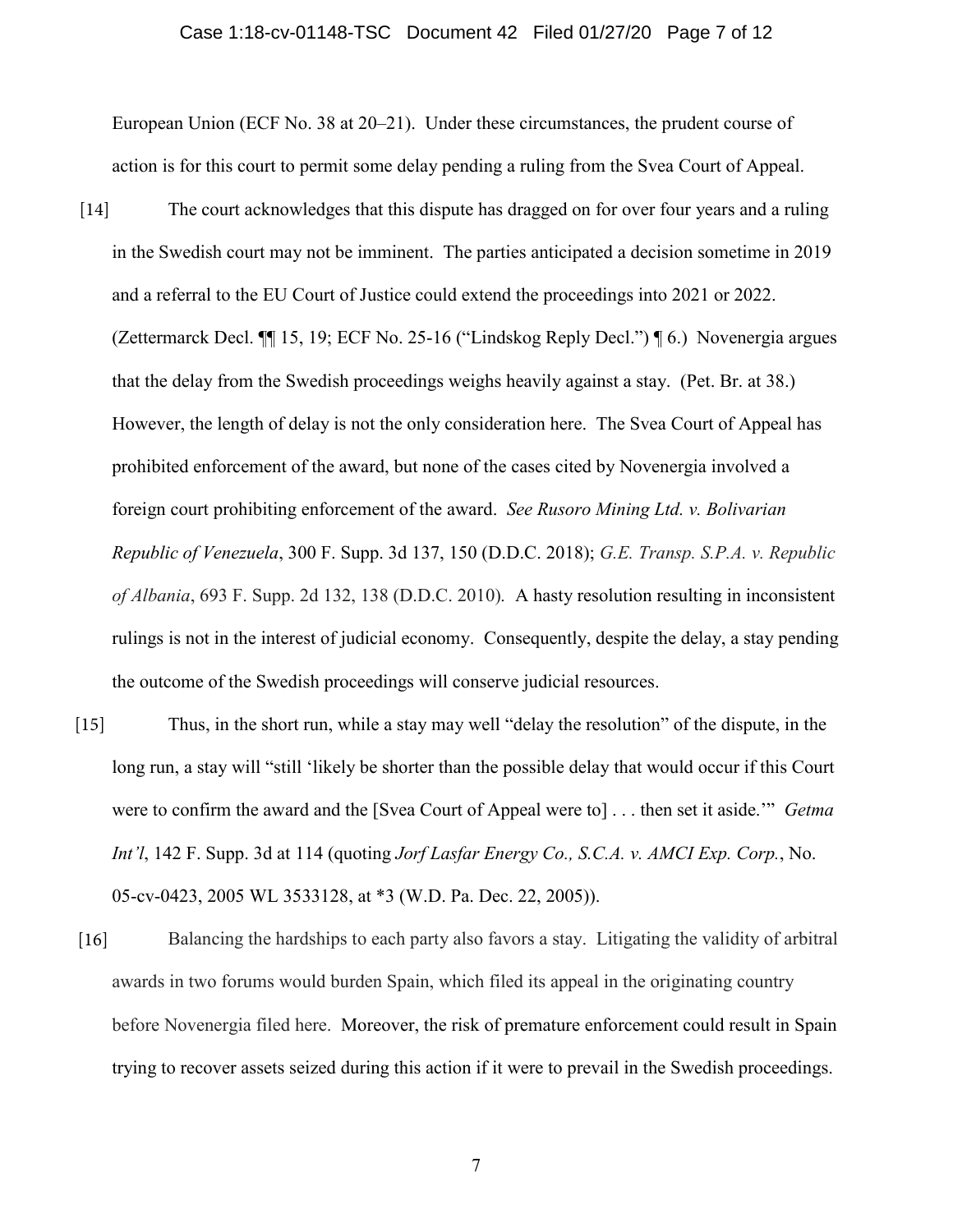*Getma Int'l*, 142 F. Supp. 3d 110, 118 (D.D.C. 2015). Novenergia argues that it will suffer hardship from continued delay in recovering its award and this outweighs any hardship to Spain, a sovereign state with ample resources. (Pet. Br. at 42–43.) But the Swedish court has already stayed enforcement of the award, and if Novenergia ultimately prevails it will be compensated for any delay because the award includes interest. (Pet. ¶ 25.) Thus, the hardship to Spain, which could be significant, outweighs the hardship to Novenergia.

#### 2. *Europcar* Factors

While neither the New York Convention nor the Federal Arbitration Act provide factors to consider in deciding a stay, courts in this Circuit have looked to the six factors set forth in *Europcar Italia, S.p.A. v. Maiellano Tours, Inc.*, 156 F.3d 310, 317 (2d Cir. 1998). *See, e.g.*, *Gretton Ltd.*, 2019 WL 464793, at \*3; *Hardy Expl. & Prod. Inc. v. India*, 314 F. Supp. 3d 95, 105 (D.D.C. 2018); *Hulley Enters. Ltd.*, 211 F. Supp. 3d at 286–87; *Stati v. Republic of Kazakhstan*, 199 F. Supp. 3d 179, 192 (D.D.C. 2016). *Europcar* instructs courts to consider: [17]

(1) the general objectives of arbitration—the expeditious resolution of disputes and the avoidance of protracted and expensive litigation; (2) the status of the foreign proceedings and the estimated time for those proceedings to be resolved; (3) whether the award sought to be enforced will receive greater scrutiny in the foreign proceedings under a less deferential standard of review; (4) the characteristics of the foreign proceedings  $\dots$ ; (5) [a] balance of the possible hardships to the parties  $\dots$ ; and (6) [a]ny other circumstances that could tend to shift the balance in favor of or against adjournment . . . .

156 F.3d at 317–18. These factors "balance the Convention's policy favoring confirmation of arbitral awards against the principle of international comity embraced by the Convention." *Four Seasons Hotels and Resorts, B.V. v. Consorcio Barr S.A.*, 377 F.3d 1164, 1172 (11th Cir. 2004); *see also G.E. Transp. S.P.A.*, 693 F.Supp.2d at 138. Here, comity considerations favor a stay: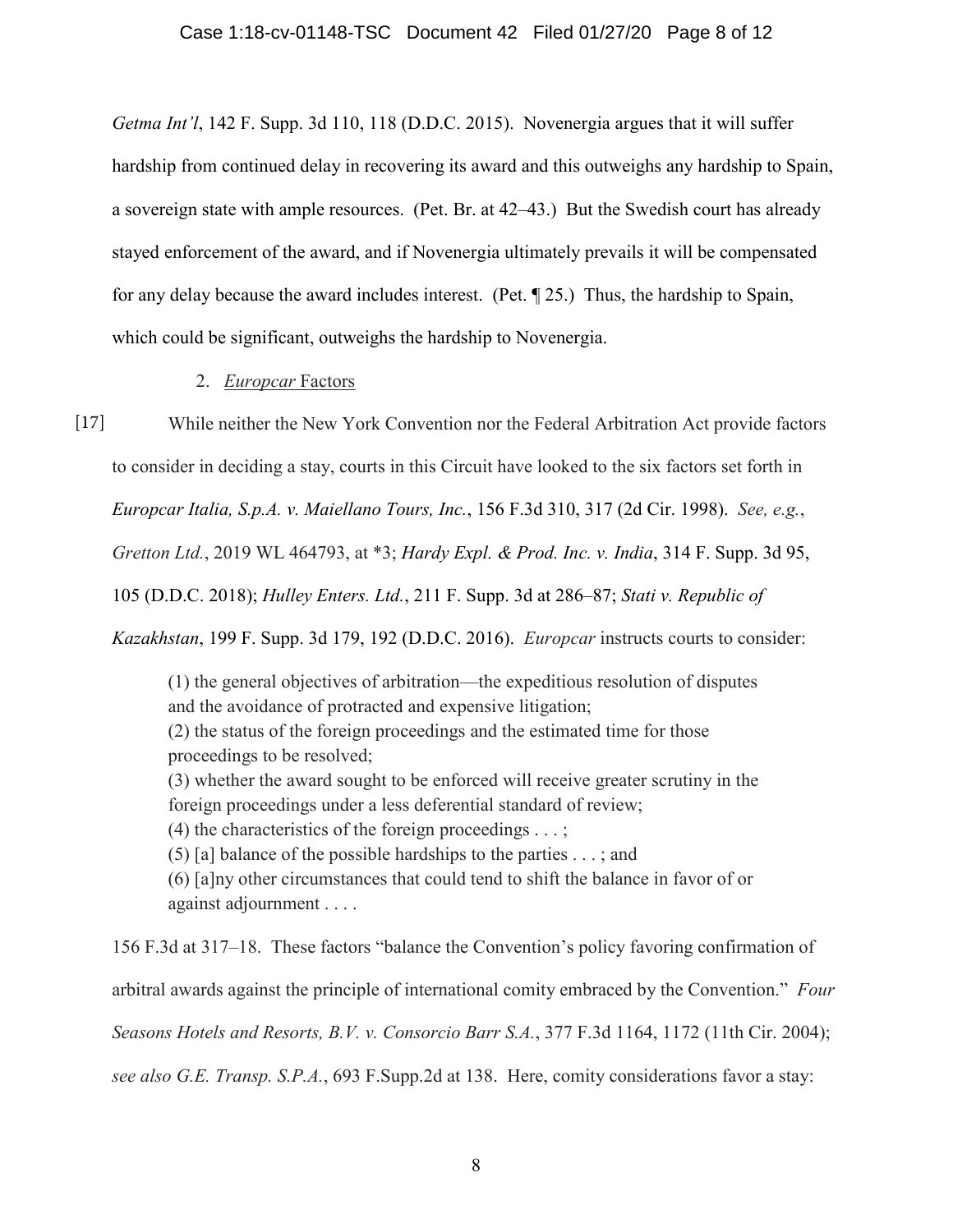#### Case 1:18-cv-01148-TSC Document 42 Filed 01/27/20 Page 9 of 12

the Swedish proceedings were initiated before this action, the Swedish court has already acted to prohibit enforcement of the arbitral award, and the issue is of importance to the EU and better suited for initial review in their courts. While this delays confirmation proceedings, the risk of inconsistent results and the interest in international comity outweigh the interest in a quick resolution of this case.

- The first and fifth *Europcar* factors involve judicial economy and balance hardships between the parties, factors that the court considered in exercising its inherent authority. *Europcar Italia, S.p.A.*, 156 F.3d at 317. As explained above, while a stay here will delay the resolution, it promotes judicial economy, and the balance of the hardships favors Spain. [18]
- The second, third, and fourth *Europcar* factors involve the status and characteristics of the foreign proceedings. *Id.* at 317. In totality, these factors favor a stay. [19]
- The second factor considers the status of the foreign proceedings. *Id.* As explained above, despite the length of time to resolve the Swedish proceedings, the fact that the award cannot be enforced pending the Swedish litigation weighs against a stay. *See Getma Int'l*, 142 F. Supp. 3d at 116 (internal citation omitted). [20]
- The third factor concerns the standard of review in the foreign proceedings. *Europcar*  explains that the New York Convention's "limited scope of review" "favors deference to proceedings in the originating country that involve less deferential standards of review on the premise that, under these circumstances, a foreign court well-versed in its own law is better suited to determine the validity of the award." 156 F.3d at 317. The parties disagree about the standard of review the Svea Court of Appeal will apply. (Resp. Br. at 40–41; Pet. Br. at 34–35.) This disagreement mirrors their position on the merits regarding whether EU law applies, and for the reasons noted above, the court declines to reach this question. Therefore, while it is unclear [21]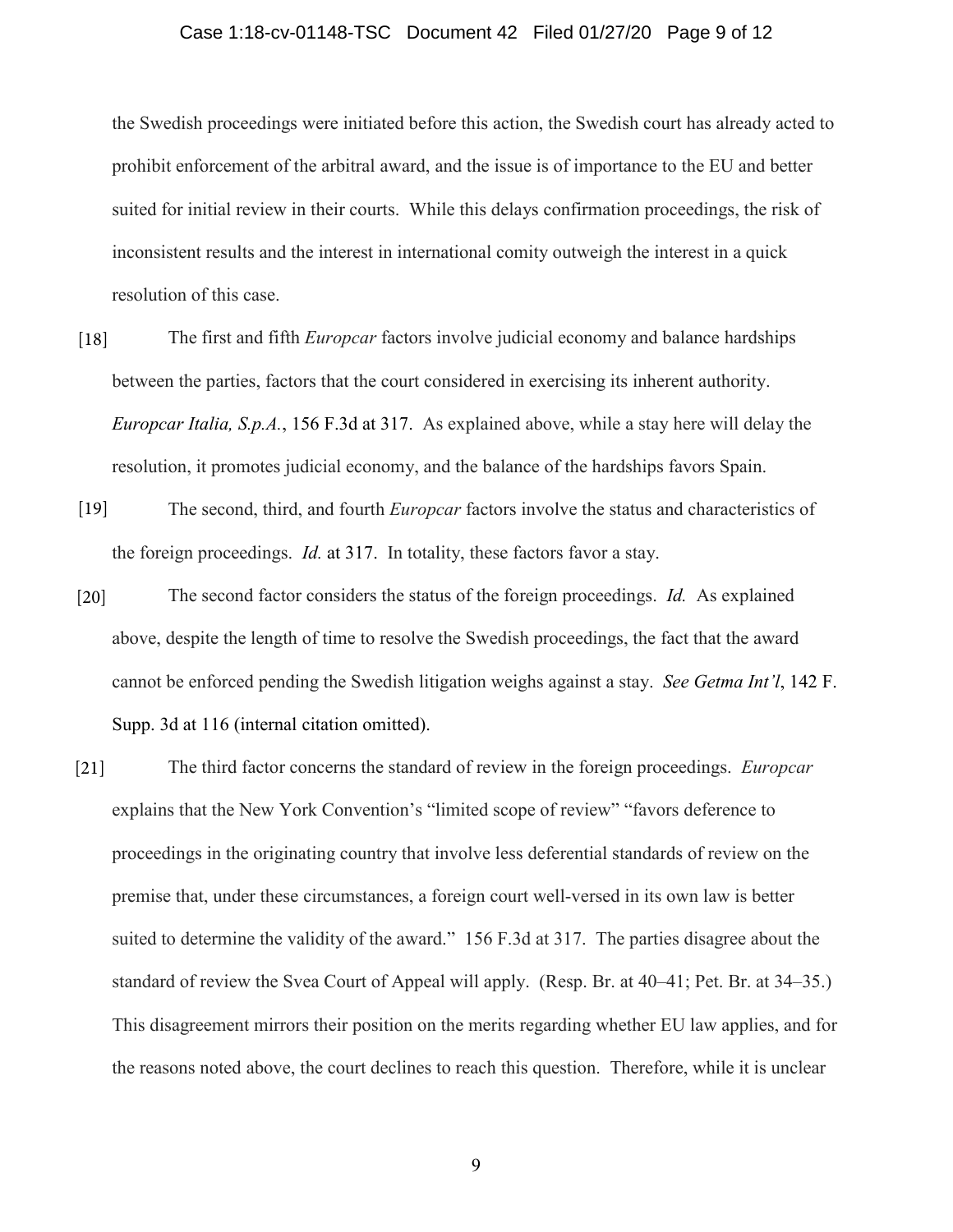#### Case 1:18-cv-01148-TSC Document 42 Filed 01/27/20 Page 10 of 12

whether the Svea Court of Appeal will apply a less deferential standard of review, the possibility that the court will set aside the award "weighs mildly in favor of granting a stay." *See Getma Int'l*, 142 F. Supp. 3d at 116 (internal quotations omitted).

- The fourth factor looks at the characteristics of the foreign proceedings, including whether they were brought to enforce the award, who initiated them and when, and whether the circumstances evince a desire to hinder or delay resolution of the dispute. *Europcar Italia, S.p.A.*, 156 F.3d at 318. Here, Spain brought the Swedish proceedings to set aside the award, which weighs against a stay. *Id.* at 318. But the Swedish proceedings were initiated two days before this case, which therefore raise issues of international comity, weighing in favor of a stay. *See Getma Int'l*, 142 F. Supp. 3d at 116–17 (collecting cases). Despite Novenergia's argument that Spain is unfairly relitigating issues before the Svea Court of Appeal, there is nothing to suggest that Spain brought the Swedish proceedings to delay enforcement of the arbitral award. *Id.* ("It goes without saying that issues necessarily have to be 'relitigated' in an appellate-like proceeding."). [22]
- Thus, while some aspects of the status and characteristics of the foreign proceedings weigh against a stay, in totality, they weigh in favor of a stay. [23]
- The sixth factor looks to "any other circumstances that could tend to shift the balance in favor of or against adjournment." *Europcar Italia, S.p.A.*, 156 F.3d at 317. Spain emphasizes that international comity requires a stay because the issues are important to the European Union and should be resolved within the Union's judicial system. (Resp. Br. at 36.) Novenergia responds that Spain is hiding behind jurisdictional arguments already rejected by several arbitral tribunals. (Pet. Br. at 43–44.) While Novenergia may prevail on the merits, the court agrees [24]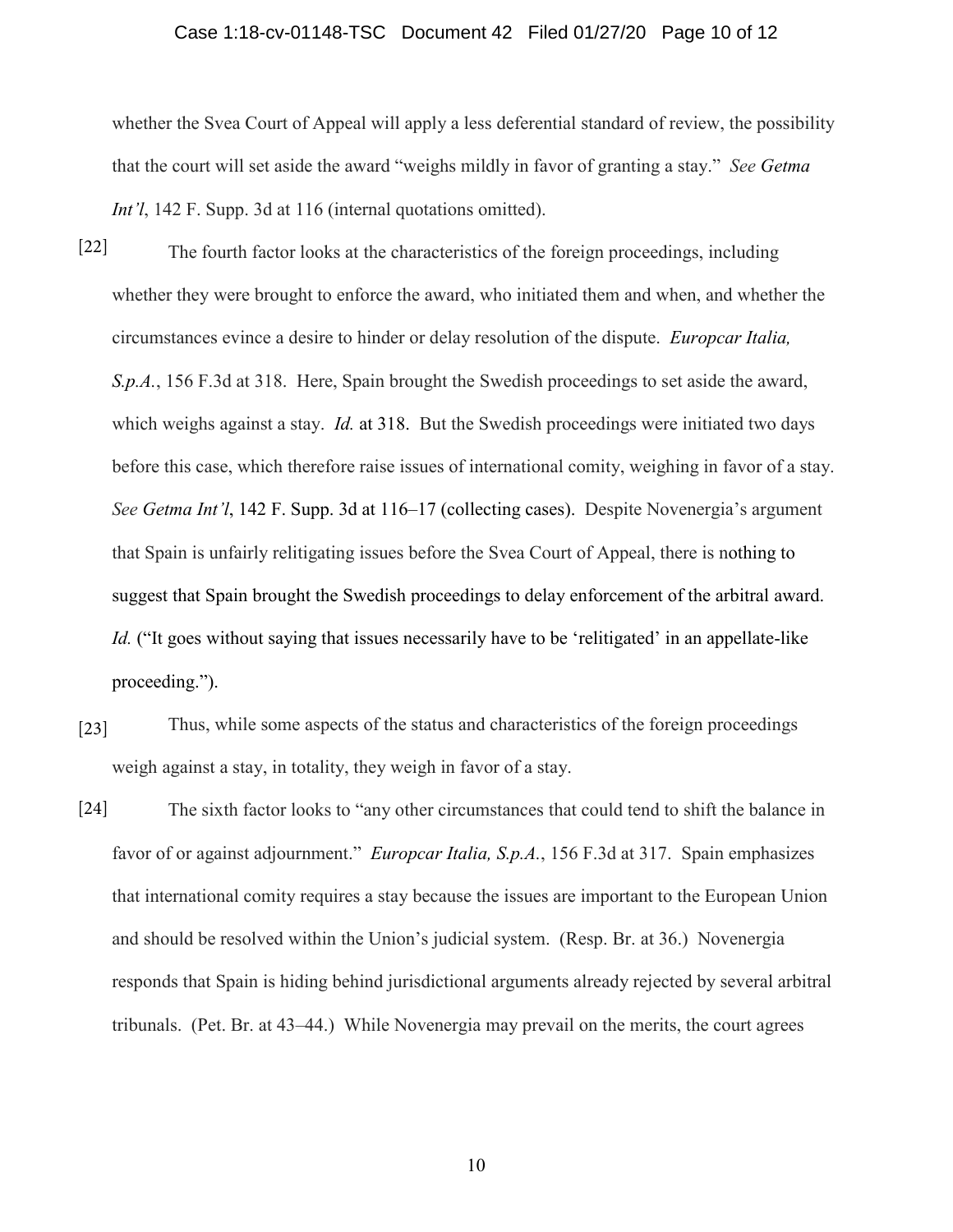#### Case 1:18-cv-01148-TSC Document 42 Filed 01/27/20 Page 11 of 12

with Spain that the more prudent course of action is to allow courts within the EU to first decide the issues.

In sum, Spain has met its burden to show a "pressing need" for a stay pending the outcome of the set aside proceedings in Sweden. However, in an effort to ensure that the proceedings are not unduly delayed, by separate order, the court will provide for prompt and regular review of the ongoing proceedings before the Svea Court of Appeal and, if Novenergia prevails in those proceedings, will promptly address the merits in this case. [25]

#### **C. Adequate Security**

Novenergia argues that any stay should be conditioned on Spain posting bond for the full amount of the final award plus interest, pursuant to Article VI of the New York Convention. (Pet. Br. at 45.) As explained above, the court has not determined whether it has jurisdiction under the New York Convention, and therefore cannot order security under the Convention. Further, courts in this Circuit generally have not required foreign sovereigns to post security because they are "presumably . . . solvent and will comply with legitimate orders issued by courts in this country or in [their home jurisdiction.]" *DRC, Inc. v. Republic of Honduras*, 774 F. Supp. 2d 66, 76 (D.D.C. 2011); *see also Getma Int'l*, 142 F. Supp. 3d at n.10; *cf. Stati*, 199 F. Supp. 3d at n.7 (not imposing security because parties anticipated relatively short stay). Therefore, at this time, the court will not require Spain to post bond. [26]

#### **III. CONCLUSION**

For the reasons stated, Respondent's motion to stay is hereby GRANTED and proceedings are stayed until resolution of the current set-aside proceedings in Sweden. A corresponding Order will issue separately. [27]